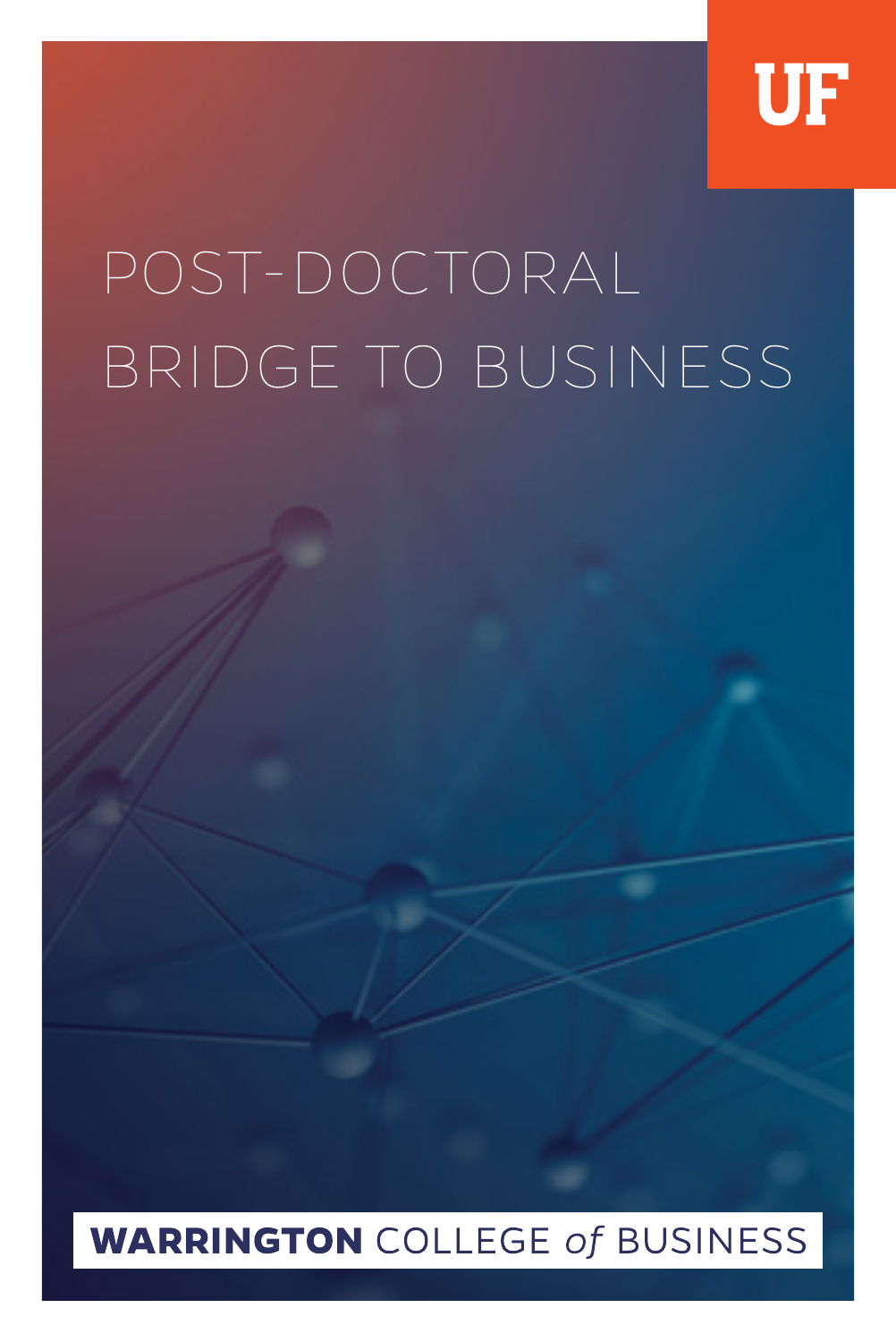# WHAT IS THE "BRIDGE?"

### **BRIDGING THE DISCIPLINE GAP**

Upon completion of the Bridge Program, you will be academically qualified to teach accounting and finance or marketing and management in just five months.

The program, endorsed by AACSB International—the premier accreditation agency for business schools worldwide—certifies graduates as Scholarly Academic (SA) for five years. The SA is an important credential for employment in AACSBaccredited business schools. The SA status will continue beyond five years as long as one remains academically active by publishing, teaching, and conducting research, per institutional guidelines.

### **BRIDGING THE SUPPLY GAP**

The Bridge Program evolved from a 2003 report by AACSB's Doctoral Faculty Commission, which concluded that there would be a significant shortage of business Ph.D.'s. In response to this critical faculty shortage and rising enrollments in management education, AACSB International announced its endorsement of Bridge Programs that prepare experienced and new doctoral faculty from other academic disciplines for faculty positions in business.

## **BRIDGING THE FINANCIAL GAP**

By completing the Bridge Program, you will not only expand your career options, but your earnings potential as well. According to a 2019-20 faculty salary survey, the average annual salary for new faculty at AACSB-accredited business schools is \$132,310.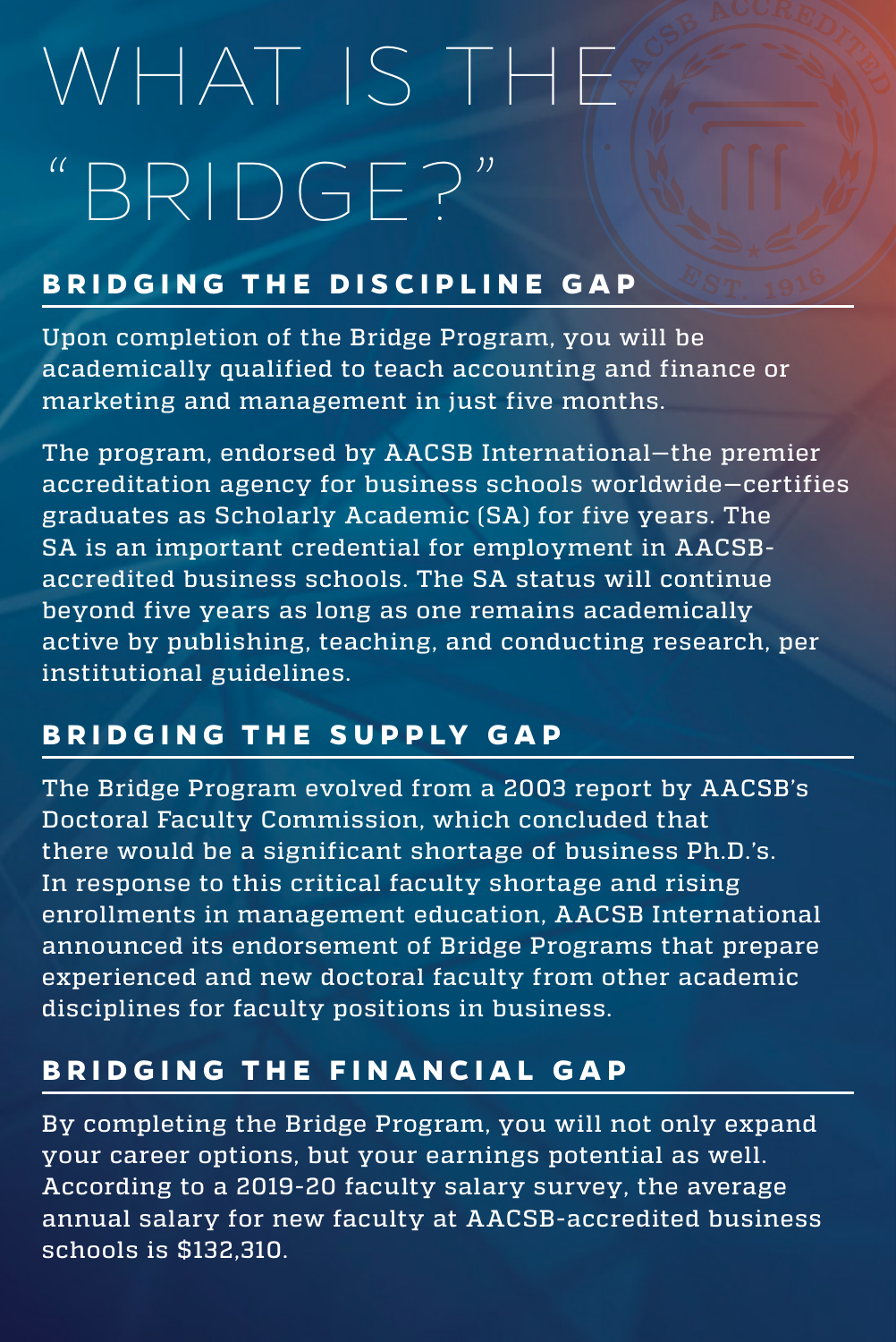## BRIDGE INT BUSINESS

→ Qualify for Scholarly Academic (SA) designation in five months

● Program requires only one campus visit per month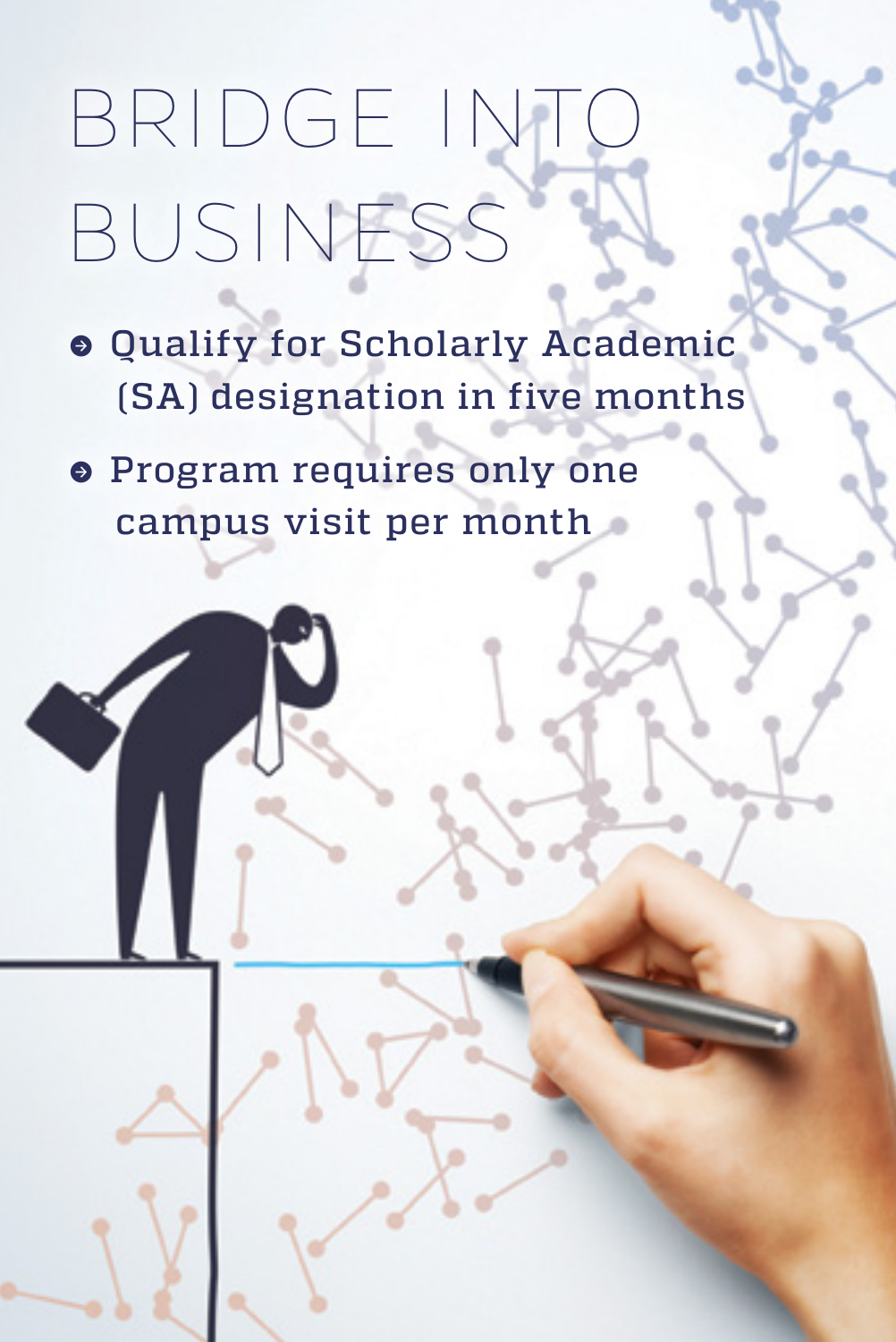## HOW DOES IT WORK?

Participants will take four formal foundation courses. In addition to the foundation courses, the program will make use of teaching panels, research panels, one-onone participant-faculty meetings, and research seminars. The College's e-Learning system provides faculty and students with online and offline access to course materials, encourages student engagement in course activities, provides for electronic assignment submissions, and facilitates collaboration and communication.

## **AM I QUALIFIED?**

*Admission criteria for the Bridge Program are:*

- Strong academic backgrounds
- → Research skills that are readily transferable to their chosen areas of specialization
- A non-business doctoral degree from a university with an AACSB-accredited business school OR currently teaching at an AACSB-accredited business school
- For non-U.S. universities, local accreditation may be used. Exceptions will be considered on a caseby-case basis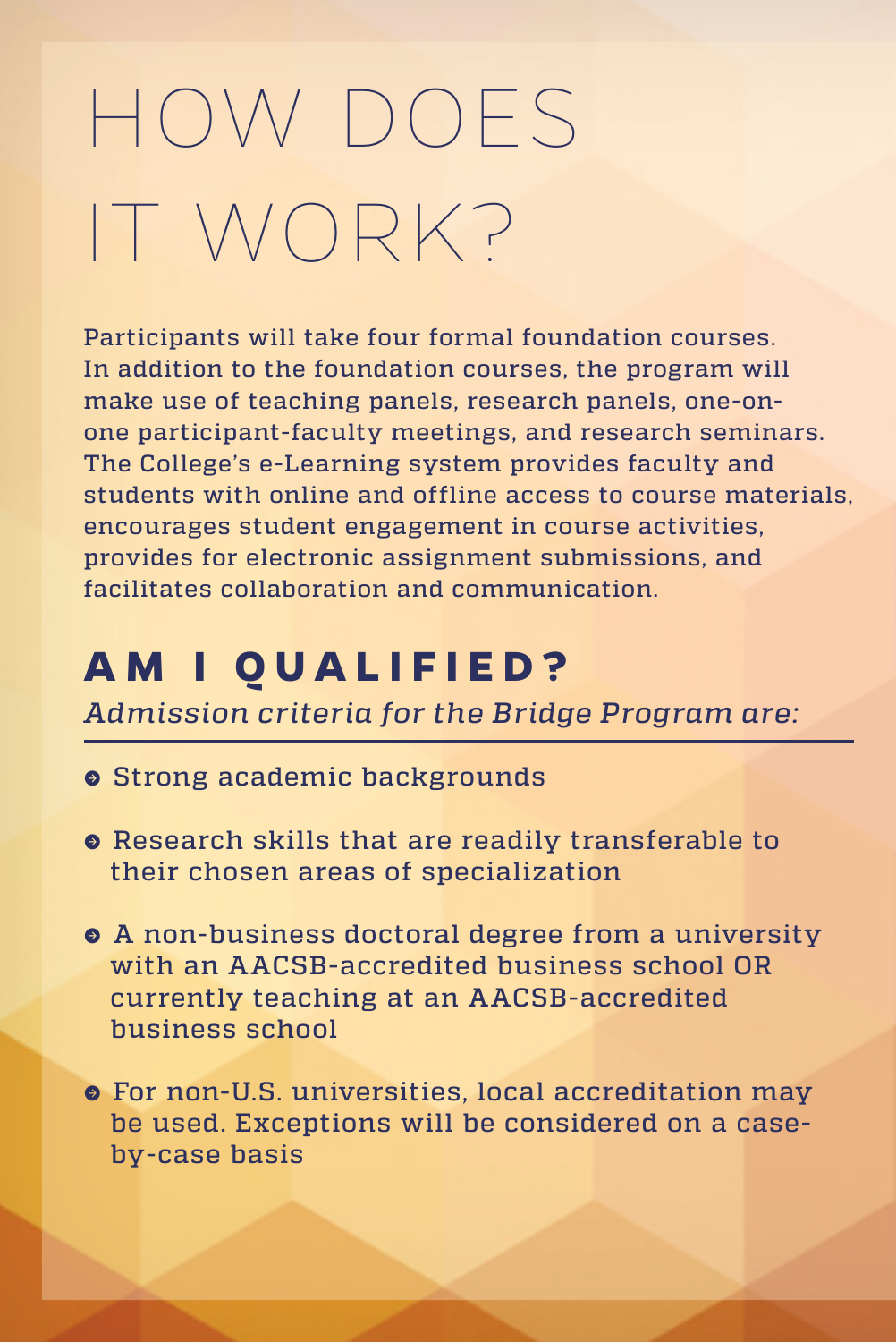## A BRIDGE TO YOUR FUTURE

## **WHAT WILL I LEARN?**

- → Organizational Behavior Dr. Judy Callahan
- o Investments Dr. Farid Aitsahlia
- → Brand Management Dr. Rich Lutz
- → Accounting Research Dr. Gary McGill

The Bridge Program provides a foundation in the core business disciplines in each selected area of specialization, as well as an understanding of the research domain and pedagogical "best" practices in business education. This blend provides the knowledge and skills necessary to pursue an academic career in business education.

## WHY THE UNIVERSITY **OF FLORIDA?**

Our professors in the Bridge Program are the same highquality faculty that teach in our world-recognized MBA program and mentor our doctoral students. These thought leaders possess the academic excellence and professional experience to provide a holistic and challenging learning environment.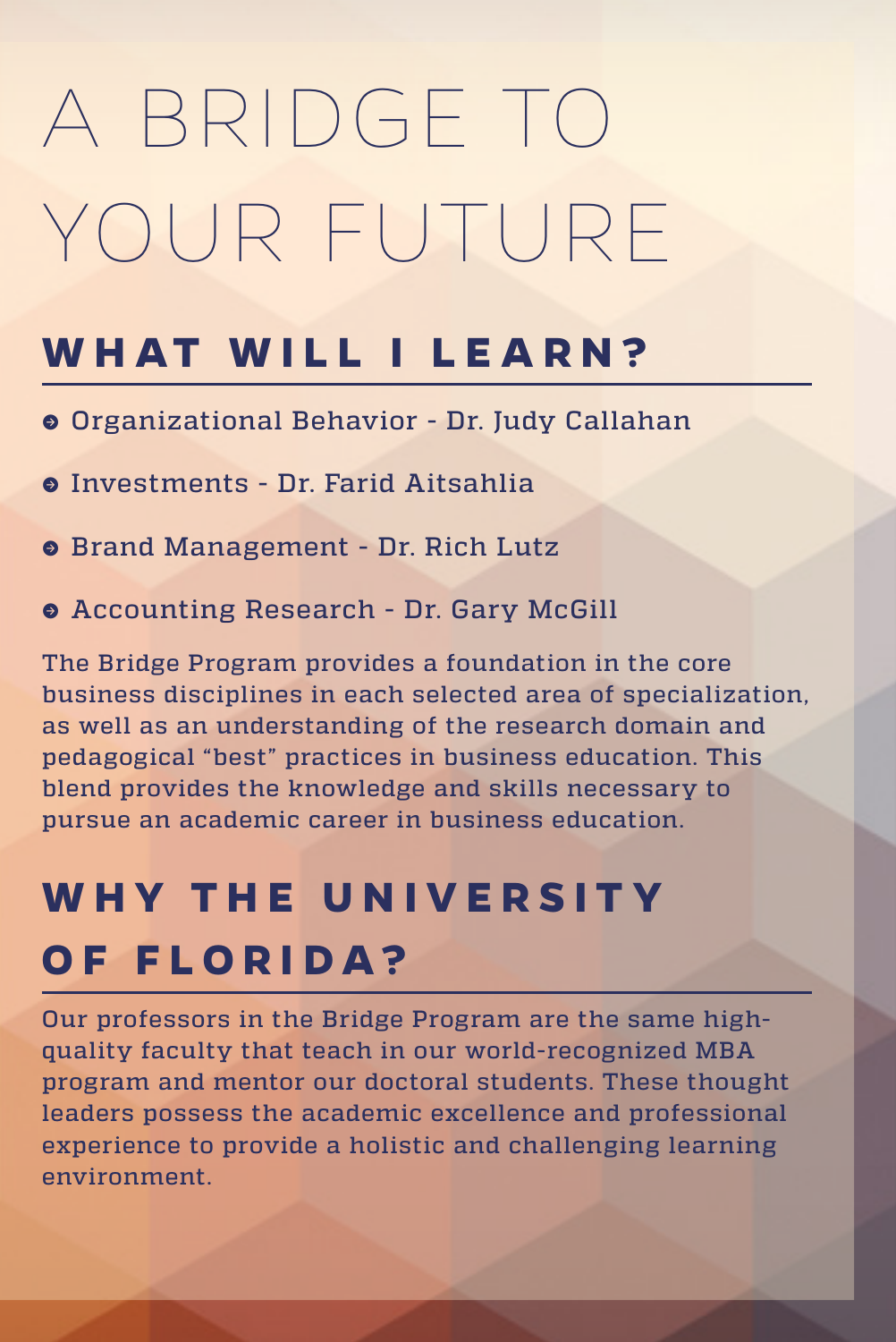SOME OF THE BRIDGE PROGRAM'S NOTABLE SCHOLARS ARE…

#### **GARY MCGILL**

*J. Roy Duggan Professor, Senior Associate Dean and Director of the Fisher School of Accounting and Hough Graduate School of Business*

> Recognized for his distinguished contributions to the Federation of Schools of Accountancy with the organization's Joseph A. Silvoso Faculty Merit Award.

### **JUDY CALLAHAN**

*Senior Lecturer of Management*

Research areas include Leadership, Compensation, Staffing, Negotiation, Organizational Development, International Management, Organizational Behavior, Groups and Teams, and Aging and Work.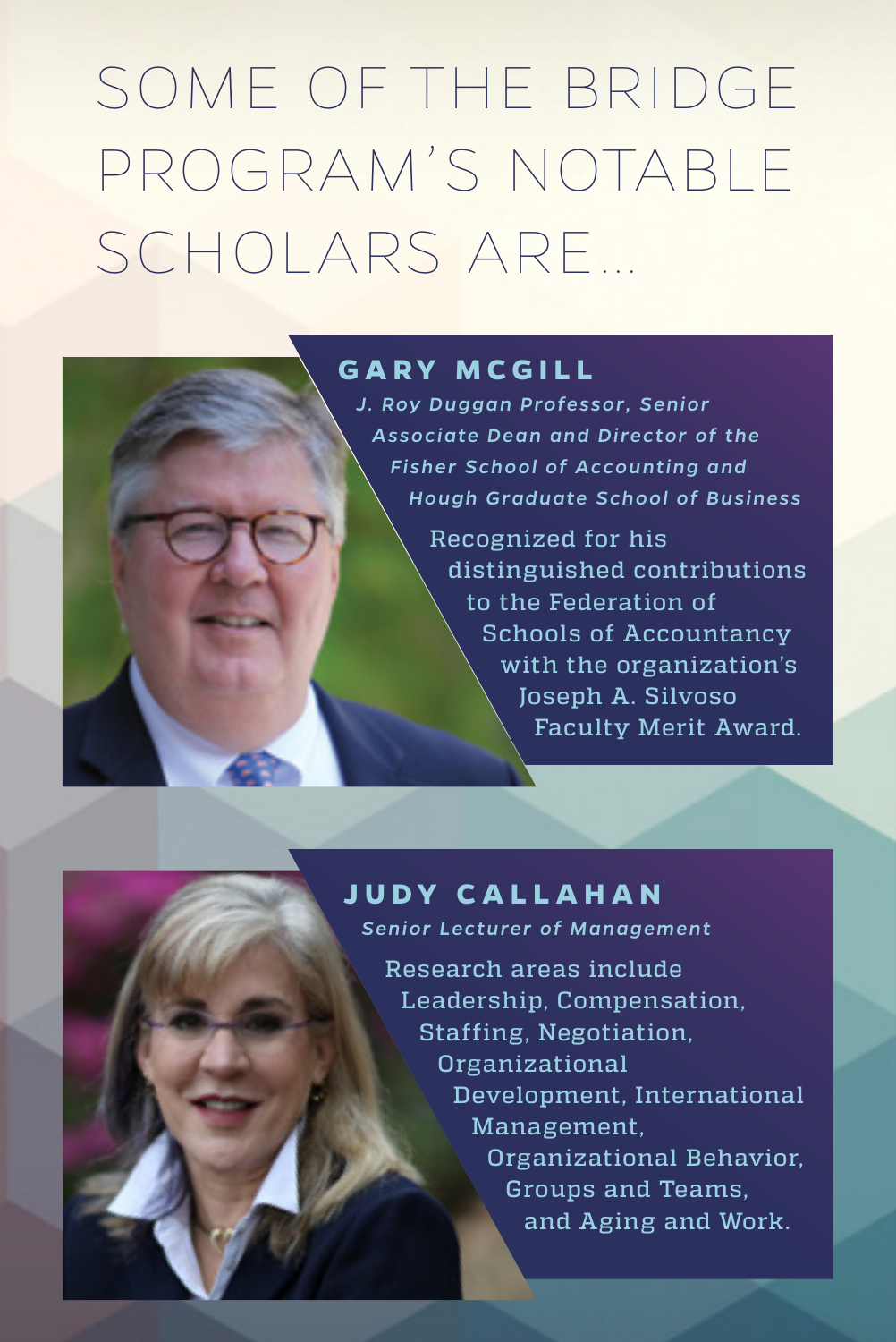SOME OF THE BRIDGE PROGRAM'S NOTABLE SCHOLARS ARE…

#### **RICHARD LUTZ**

*JC Penney Professor of Marketing*

Inducted into the inaugural class of American Marketing Association Fellows, which recognizes AMA members who have made significant contributions to the research, theory, and practice of marketing, as well as service to the organization.

#### **FARID AITSAHLIA**

*Clinical Asst Professor & Richardson Fellow*

> Published his research in top tier journals like The Review of Financial Studies, The Journal of Computational Finance, The Journal of Risk, and Journal of Banking and Finance.